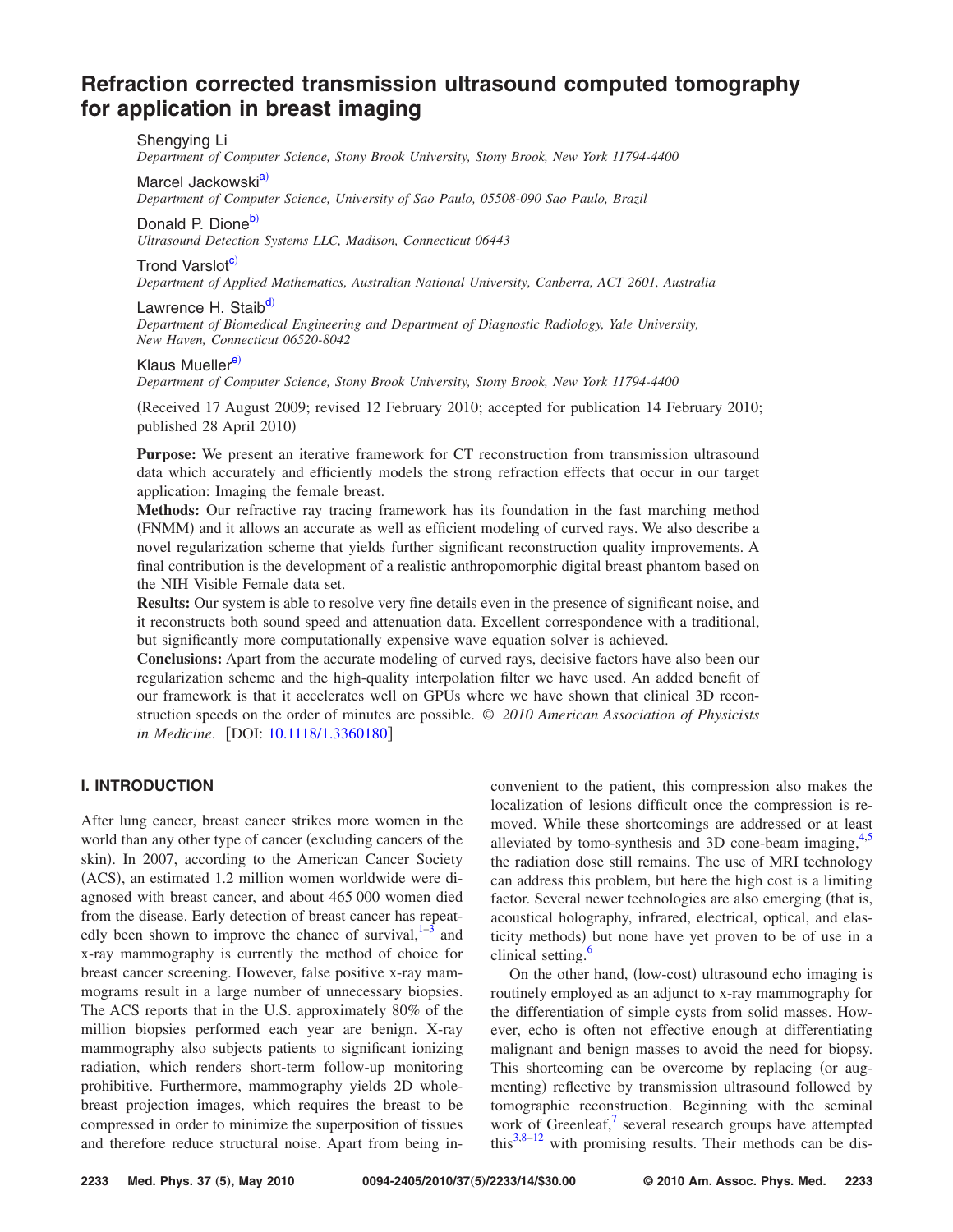tinguished by the framework employed for modeling the propagation of sound in the heterogeneous medium that makes up the female breast.

The most accurate propagation framework for transmission ultrasound image reconstruction is based on the full wave equation. Solving the full wave equation, however, is computationally very expensive. To keep the computational complexity reasonable, Born or Rytov approximations are often used. These are first-order scattering approximations and reasonable when multiple reflections can be ignored. The Born approximation is generally seen to giving a better description of backscattering, while the Rytov approximation yields better results for the forward propagation in particular in the presence of objects which are large relative to the wavelength of the propagating field. Born and Rytov approximations are frequently used in diffraction tomogra- $phy<sup>13–15</sup>$  $phy<sup>13–15</sup>$  $phy<sup>13–15</sup>$  since they allow for the modeling of effects such as interference, diffraction, and refraction. Geometrical acoustics, on the other hand, describes energy propagating along rays and is a high-frequency approximation. As such, it does not account for finite-frequency phenomena such as diffraction and interference. However, it does allow for a much more efficient numerical solution while accurately modeling refraction.

For the purpose of reconstruction, straight ray approximations are often used in geometrical acoustics in order to have the simplest least computationally complex propagation method. The general limit of any of the above approximations to the full wave equation is that the maximal resolution obtainable is bounded by  $\lambda/2$ , where  $\lambda$  is the acoustic wavelength in the medium. Thus, higher frequencies yield better resolution but have an increased amount of small-scale scattering which causes faster signal decay and less penetration depth. While techniques<sup>16[,17](#page-13-16)</sup> have been developed that can resolve detail at resolution of  $\lambda/3$  and better, these are still in an experimental stage and it is not clear if they can work in practice at feasible overhead.

The decisive question when selecting the most appropriate approximation to the wave equation is what effects dominate in the target setting, here the female breast. Zhu and Steinberg<sup>18</sup> have shown in both *in vivo* and phantom studies that it is refraction, rather than weak scattering, that dominates the distortion of the ultrasonic wave front. The main structures in the breast are the fat layers under the skin which are highly refractive. Diffraction effects, on the other hand, are less significant. Thus it appears advantageous to select a framework rooted in geometrical acoustics, but with bent (curved) rays to properly reproduce the strong refractions at the fat-skin interface and elsewhere. As Andersen has shown,<sup>19,[20](#page-13-19)</sup> ray tracing can resolve refractions of up to  $20\%$ which is well above the most refractive interfaces in the breast where adjacent material refractive indices vary up to 8%.

In this paper we describe a high-fidelity transmission ultrasound CT (UCT) reconstruction method based on ray tracing. Our method is iterative, which is essential to cope with noise and a goal-directed solution space traversal in the presence of inconsistent data. Iterative methods require a physically accurate projector to obtain the estimate for correction computation, and proper regularization in the correction stage is also needed to drive the estimate closer to an accurate solution. Finally, since it is well known that these measures are computationally expensive they must be cast into an efficient framework and implemented on an affordable computational platform (we use the GPU) that provides feasible computation times enabling deployment in a clinical setting without compromising reconstruction fidelity. We describe a complete framework that fulfills all of these stated design goals and tests it using realistic phantom data. A preliminary version of our system has appeared in Ref. [21.](#page-13-20)

# **II. BACKGROUND AND SIGNIFICANCE**

Our approach is rooted in *ray theory*, popular in seismology and seismic imaging. Ray theory allows refraction effects to be modeled accurately, assuming a *high-frequency (short wavelength)* assumption is satisfied. With this assumption, the length scale of the features of interest in the medium cannot be lower than half the signal's wavelength,  $\lambda/2 = 0.5 \cdot v / \omega$ , with *v* being the speed of sound in the medium and  $\omega$  the signal frequency. We will show that for our particular application of ultrasound CT breast imaging this assumption is well satisfied.

### **II.A. Eikonal equation**

A central mathematical driver in ray theory is the Eikonal equation which derivation we sketch here. We start by formulating the propagation of a compression wave in a heterogeneous medium,

<span id="page-1-0"></span>
$$
\nabla^2 \Phi = \frac{1}{v^2} \frac{\partial^2 \Phi}{\partial t^2}.
$$
 (1)

Here,  $\Phi$  is the wave's scalar potential and  $\nabla^2$  is the Laplacian operator. We then assume a harmonic solution of the form

<span id="page-1-1"></span>
$$
\Phi = A(x)e^{-i\omega(T(x)+t)},\tag{2}
$$

where  $A(x)$  is the wave's amplitude at location x and  $T(x)$  is a phase function that describes a surface of constant phase. Substituting the above expression into the wave equation yields

<span id="page-1-2"></span>
$$
|\nabla T|^2 - \frac{1}{v^2} = \frac{\nabla^2 A}{A \omega^2}.
$$
\n
$$
(3)
$$

The aforementioned high frequency approximation assumes that the normalized Laplacian of the amplitude is much smaller than  $\omega^2$ , forcing the right hand side of Eq. ([3](#page-1-2)) to zero. Using the high frequency approximation transforms Eq.  $(3)$  $(3)$  $(3)$  to the Eikonal equation,

<span id="page-1-3"></span>
$$
|\nabla T|^2 = \frac{1}{v^2} = U^2,\tag{4}
$$

where *U* is called the *slowness* (or *reciprocal sound speed*). Using this equation we can define a wave front as those points in space for which *T*=constant, and  $T(x_0)$  defines the time required by the wave front to reach a certain  $x_0$  (see Fig.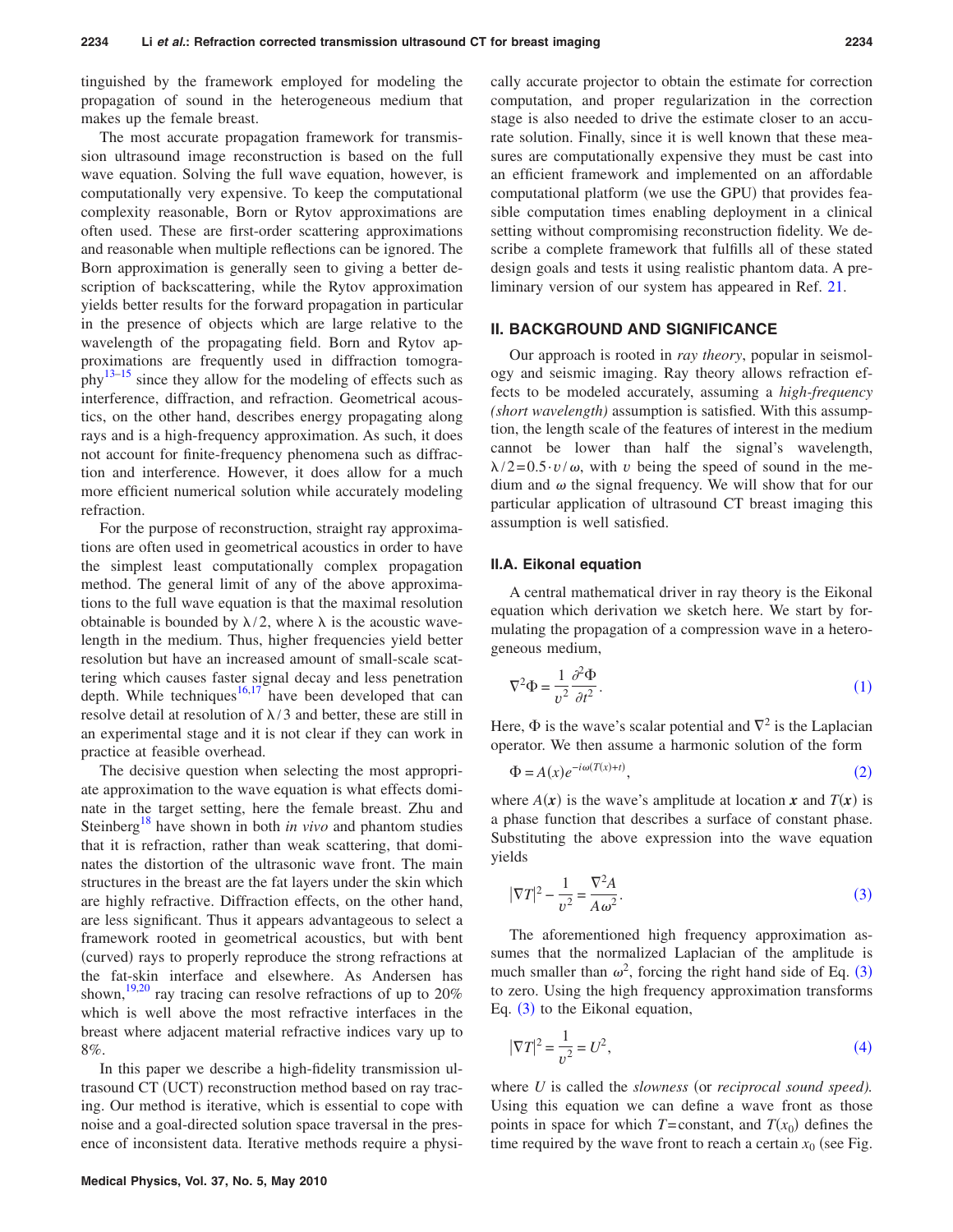<span id="page-2-0"></span>

FIG. 1. Propagating wave front with temporal isocontours.

[1](#page-2-0) for an illustration). This time is often called *time of flight (TOF)*, giving rise to a *TOF-field* spanning the domain. The gradient of the wave front (the TOF-field at *x*)  $\nabla T(x)$  then yields the instantaneous vector of a ray passing across the wave front. We will use this gradient to efficiently trace rays across a refractive medium.

# **II.B. Projection simulator**

It is well known for iterative CT reconstruction that the fidelity of the forward projector, simulating the ray integrals of the current reconstruction estimate, has a crucial effect on reconstruction quality. The fidelity of the backprojector is less crucial in this respect. $^{22}$  In the projector, the more closely the line integrals model the relevant aspects of the physical energy propagation process, the more accurate the grid corrections computed by comparing these integrals with the acquired data will be. However, in contrast to transmission x-ray CT where rays are approximately linear, a major difficulty in transmission ultrasound CT (using ray-based approaches) has been to efficiently determine the curved, nonlinear paths of the rays across the refractive media, from source to receivers and back. Several investigators have explored the use of iterative ray tracing via ray linking, ray rebinning, and others to accomplish this.<sup>7,[20,](#page-13-19)[23,](#page-13-22)[24](#page-13-23)</sup> However, none of these methods have been efficient enough to be deployed in practice, and thus the more recent literature is dominated by straight ray propagation methods. But as was shown by Denis *et al.*<sup>[25](#page-13-24)</sup> and more recently by Li *et al.*<sup>[26](#page-13-25)</sup> nonlinear ray tracing can achieve substantial qualitative improvements over straight ray casting, even for moderately refracting fields. Yet that work did not offer efficient methods to accomplish this. Figure [2](#page-2-1) shows the results of an ultrasound simulation in a female breast phantom, using our projection method. Strong refraction effects at the subcutaneous fat layer can be observed, and these prominent ray distortions suggest that time of flight (TOF) is an important and dominant feature in the transmission ultrasonic imaging of the female breast.

As motivated above, the gradient of the wave front provides a natural instrument for guiding the rays across the refractive media. All one requires is the TOF field of the current estimate, originating from a given source. Our framework computes this TOF field very efficiently using the fast marching method (FMM). The FMM was first described by Tsitsiklis<sup>27</sup> and has become quite popular in computer graphics and vision, and also in seismology. $^{28}$  Our experiments

<span id="page-2-1"></span>

FIG. 2. Shown are the ray paths from two ultrasound emitters calculated using our projection method) through a simulated human breast phantom as viewed from above (the rays have been shaded differently to indicate their originating sources). There are 64 transducer elements, arranged equiangularly spaced in a single ring detector. On the left are the paths through a volume rendering of the breast. On the right are the same paths without the volume rendering. We observe strong refractive effects along the sides of the breast due to the subcutaneous fat layer.

indicated, however, that a projector based on the traditional FMM is not sufficiently accurate within a CT reconstruction framework. We thus employ a high-accuracy extension to the FMM, called the HAFMM.

We have conducted simulation experiments that indicated that there can also be out-of-plane refractions. Incorporating these effects into the UCT reconstruction procedure extends the ray tracing from the typical 2D slice-stack procedure into a 3D volumetric setting. However, since 3D wave tracking is computationally expensive and the out-of-plane refraction is not extensive, we devised a reconstruction procedure that operates only within a certain slice neighborhood from the given center slice.

#### **II.C. Reconstruction algorithm**

The nonlinear rays, data noise, and possibly incomplete data make the use of classical tomography reconstruction algorithms based on filtered backprojection less favorable.<sup>29</sup> Thus, similar to other UCT researchers, we employ an algebraic reconstruction approach,  $SART$ <sup>19</sup>, which attempts to iteratively solve the following system of equations,

<span id="page-2-2"></span>
$$
p_i = \sum_{j=1}^{N} w_{ij} v_j, \quad i = 1, ..., M,
$$
\n(5)

where the  $p_i$  are the acquired projection (transducer) data, the  $v_j$  are the Cartesian lattice pixels (or voxels in 3D) subject to reconstruction, and the  $w_{ij}$  are the weight factors that relate the pixels to the data. In the simplest form these weights are determined by the interpolation filter but they could incorporate ray effects as well, such as attenuation. Each equation in Eq. ([5](#page-2-2)) represents the ray integral of the energy arriving at receiver *i*. In our ultrasound CT application there are *S* transducers each emitting once, with the  $(S-1)$  remaining transducers receiving the transmissions, thus  $M = S \cdot (S - 1)$ . Equa-tion ([5](#page-2-2)) may also be expressed in matrix notation  $P = W \cdot V$ , with *W* being the (sparse) system matrix. SART seeks to solve  $V = W \cdot P$  via the following iterative framework: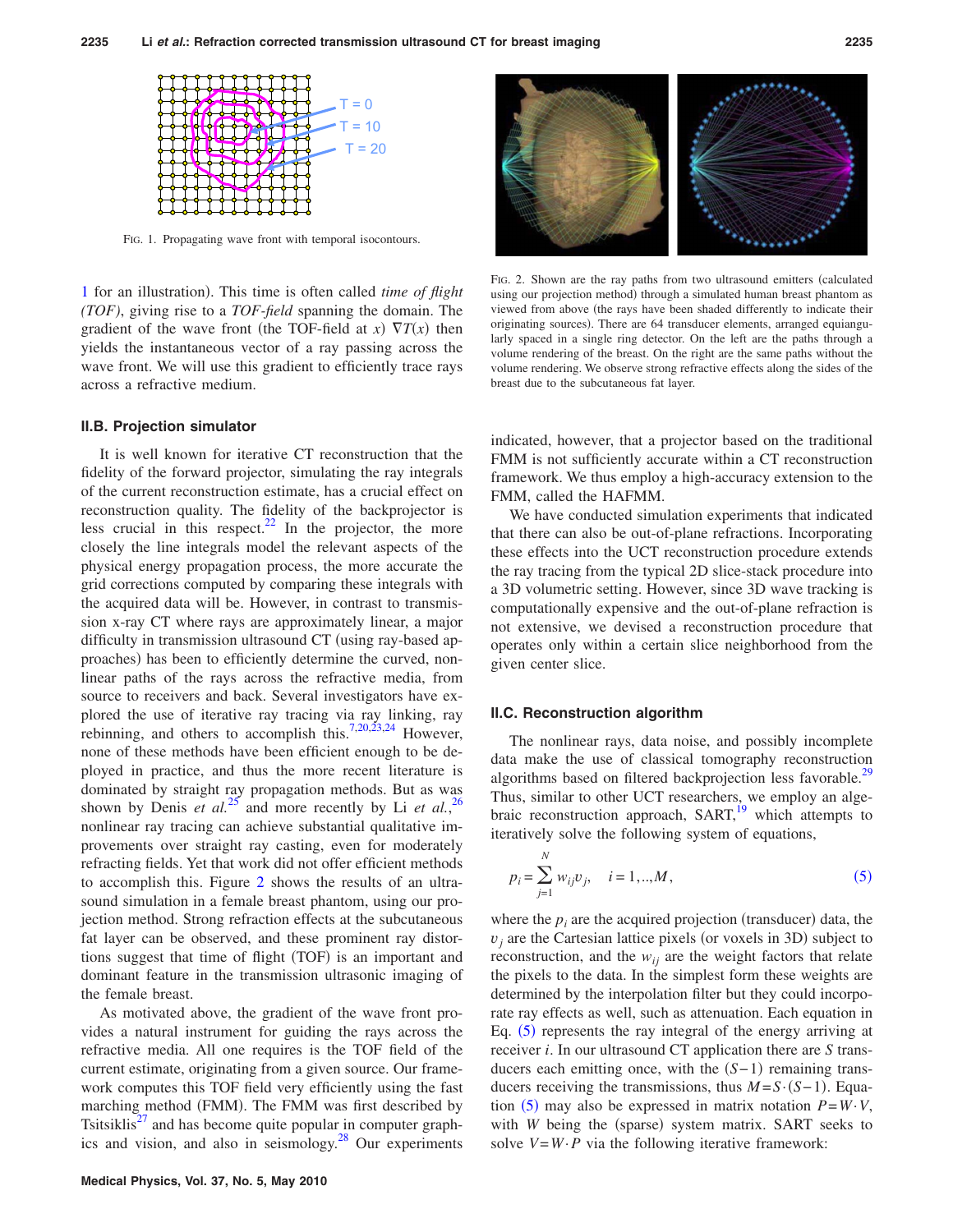<span id="page-3-2"></span>

FIG. 3. Illustration of the fast marching method.

<span id="page-3-0"></span>
$$
v_j^k = v_j^{k-1} + \alpha \frac{\sum_{p_i \in P_{\varphi}} c_i w_{ij}}{\sum_{p_i \in P_{\varphi}} w_{ij}}, \quad c_i = \frac{p_i - \sum_{l=1}^N w_{il} v_l^{k-1}}{\sum_{l=1}^N w_{il}}, \quad (6)
$$

where *k* enumerates the iteration. The correction/update factors  $c_i$  are computed by subtracting the result of a discrete (nonlinear) ray integration [given the current object estimate reconstructed at iteration  $(k-1)$ ] from the physical integration acquired at receiver *i*, normalized by the sum of weights. SART is a block-based algorithm, that is, a grid update occurs after all rays for a given source (emitter) due to a certain projection  $P_{\varphi}$  have been traced and the correction factors computed. Here, the subscript  $\varphi$  denotes the emitter's angular location in the circular arrangement of transducers. Finally,  $\alpha$  is the relaxation factor. It controls the convergence speed of the reconstruction in the presence of noise. Much research has been devoted to the choice of  $\alpha$ , typically either leaving the factor constant or decreasing it as iterations proceed. We propose an estimate-driven selection which improves reconstruction quality significantly.

A key contribution of our paper is that we combine SART with FMM to find the accurate ray directions by wave propagation. In this way we can avoid the complicated bent-ray computations that previous UCT reconstruction algorithms had to contend with, replacing them with the simple and linear computations afforded by the FMM. We thus call our iterative reconstruction scheme FMM-SART.

# **III. METHODS**

Figure [2](#page-2-1) illustrates the setup of our system. It consists of a cylindrical multirow transducer unit with up to 256 transducers on each row, equiangularly spaced. The transducers are considered point sources and operate at a center frequency of 5 MHz. The pulse is sinusoidal and windowed using a Gaussian to yield a  $-6$  dB FWHM bandwidth of about 2 MHz.

During acquisition, each transducer functions once as the emitter while the others are receiving. In a practical, but experimental system that we have conceived in our laboratory (not the focus of this paper) we record as TOF the time

at which the extremum of the first half wave is detected, while the attenuation data are formed by the magnitude of the extremum of the first half wave. The results presented in this paper, however, are based on data obtained by simulation with a high-quality wave PDE solver. We choose to employ simulated instead of real data to highlight the algorithmic aspects of our work, using phantoms with realistic sound speed and attenuation properties. We also note that we use the term attenuation in a more general sense, in the form of *insertion loss*. While attenuation in a strict sense is the reduction in signal only due to energy absorption, insertion loss is the loss in energy due to anything (e.g., attenuation, scatter, reflection, diffraction) that reduces the energy that arrives at the receiver.

Our UCT reconstruction framework iteratively tracks wave fronts through space, based on the current estimate of the sound speed (SS) field, and then uses the resulting TOF field to guide the refractive rays from the sensors to the source, updating the SS field by the iterative corrections. Once the SS distribution is reconstructed we use it for ray guidance in the reconstruction of the attenuation distribution. We now detail this approach.

### **III.A. Transmission ultrasound simulator**

We first rewrite the Eikonal equation given in Eq.  $(3)$  $(3)$  $(3)$  into a more implementation-accessible form $30$  (here, to be most general, we formulate the expression in 3D),

<span id="page-3-1"></span>
$$
(\partial t/\partial x)^2 + (\partial t/\partial y)^2 + (\partial t/\partial z)^2 = 1/\text{SS}^2(x, y, z). \tag{7}
$$

The  $(x, y, z)$  are discrete spatial grid coordinates, and the sound speed term  $SS(x, y, z)$  is a measure of the sound conductance properties at that point. As mentioned, we solve the Eikonal equation efficiently by employing the fast marching method (FMM), originally proposed by Tsitsiklis.<sup>27</sup> The FMM is related to Dijkstra's method, $31$  which is a classical algorithm for identifying the shortest path in a network of links. The FMM is a single-pass, upwind finite difference scheme, which produces the correct viscosity solution to the Eikonal equation.<sup>28</sup>

The FMM computes for every voxel  $(x, y, z)$  the time  $T(x, y, z)$  at which the wave from a particular emitter has traversed it (see Fig. [3](#page-3-2) for an illustration). It starts by putting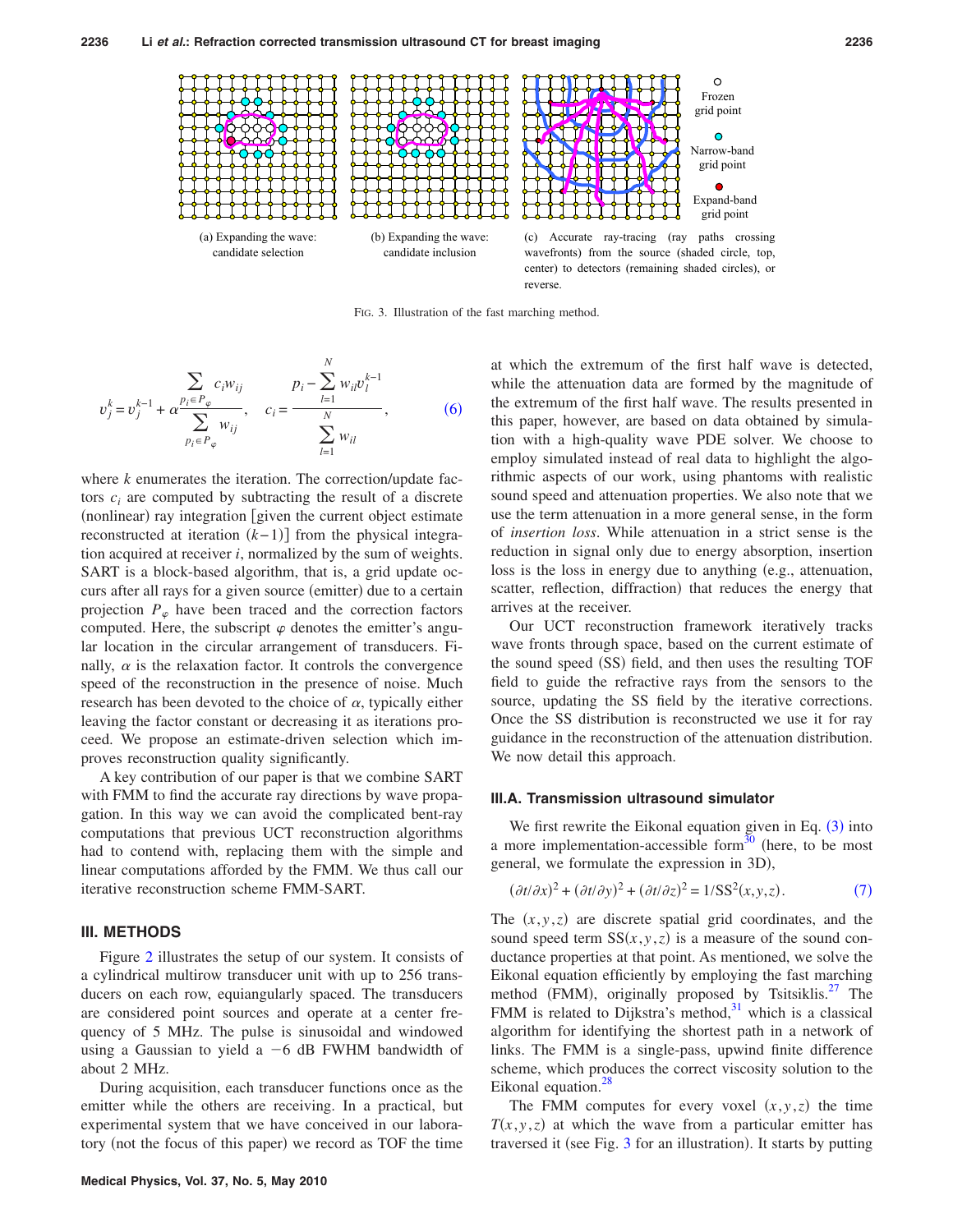all voxels connected to the source into a *narrow band.* Then, as the wave front proceeds across the grid, the FMM *selects* that voxel  $(x, y, z)$  in this narrow band (situated immediately upwind from the current wave boundary) which minimizes the time increment, given the speed values of the narrow band voxels. It then *freezes* the voxel, writing to it the TOF and inserts its neighbors into the narrow band (if not already present). The final result of the FMM is the time of flight (TOF) image. There is one such image for each emitter. Using the TOF image one can then compute accurate ray paths from the source to the detectors.

We use a binary heap to quickly find the voxel with the smallest postulated wave arrival time in the narrow band of the advancing wave front. This voxel's wave arrival value is then written to the TOF image, and its neighbors and their arrival times are updated in the heap. Note that a translation table with double pointers (as is further described in Refs. [28](#page-13-27) and [32](#page-13-31)) is used in order to quickly map the spatial domain voxels to the heap voxels.

The original FMM solves the Eikonal equation using only first-order finite differences. However, we found that this approximation leads to inaccuracies at high curvature boundaries. For a more accurate approximation of Eq.  $(6)$  $(6)$  $(6)$  we employ a second-order approximation to the partial derivatives, the higher accuracy FMM (HAFMM), $^{28}$  $^{28}$  $^{28}$ 

<span id="page-4-0"></span>
$$
(\partial t/\partial x) = (3t(x, y, z) - 4t(x - 1, y, z) + t(x - 2, y, z))/2.
$$
 (8)

We note that this formulation also requires accurate secondorder estimates for the initialization around the propagation seed points (the emitter locations).

Once the wave propagation is complete we use the resulting TOF image to calculate the path of the rays from the receivers back to the emitter [the reverse of Fig.  $3(c)$  $3(c)$ ]. The TOF image allows us to locally compute the ray direction vectors, given by the TOF image gradients. This approach ensures that a given ray will not miss the emitter (within a tolerance of 1–2 voxels if a high-quality interpolation filter is used to estimate the image gradients, see below), and thus the need for the tedious ray linking and path assembly of earlier approaches is eliminated. Figure [1](#page-2-0) shows the acoustic ray paths from 31 receivers, which are distorted when passing through the object.

An important issue here is the interpolation of the gradients from the TOF image. Since derivatives are increasingly more sensitive to interpolation filter deficiencies than scalars, as documented in our earlier work, $33$  we use a high-quality B-spline derivative filter to calculate the TOF gradients.

# **III.B. Iterative FMM-SART UCT reconstruction algorithm**

Our framework consists of two consecutive phases. In phase 1, we iteratively reconstruct the sound speed (SS) image from the TOF data collected at the receivers. In phase 2, we use this SS image to guide the nonlinear rays for the iterative reconstruction of the sound attenuation (SA) image from the attenuation data collected at the receivers. Both phases employ SART as the iterative reconstruction engine.

```
Initialize sound speed image SS
Until convergence, loop
  Until all emitters have been chosen
     Randomly select an emitter E
     Load E's acquired TOF receiver data TOF<sub>acquired</sub>
     Propagate wave from E using current SS estimate
     Record TOF at each voxel
     Record TOF at receivers \rightarrow TOF<sub>simulated</sub>
     For each receiver Ri
        Trace rays from Ri to E using TOF gradient
        Store ray path rp for backprojection
        Accumulate ray length L
       Compute correction factor as
             \Delta TOF = (TOF_{acquired} - TOF_{simulated})/LBack project ∆TOF along rp
     Update SS estimate by ∆TOF at each rp voxel
```
FIG. 4. The FMM-SART algorithm for sound speed reconstruction.

Note that the SA image is easy to reconstruct once an accurate SS image is available for guiding the distorted rays, provided the gradients are faithfully reconstructed using good interpolation filters. We can save further time by storing (and subsequently using) the ray paths computed in the final SS-reconstruction iteration.

When computing the SA image, we need to account for the geometrical spreading of the acoustic energy as the wave front expands away from the source. This expansion scales down the energy (and subsequently scales up the estimated attenuation). In a homogeneous medium, the energy in a wave front falls off at a factor of  $1/r$  (with  $r$  being the distance from the source) while in 3D this factor is  $1/r^2$ . In a heterogeneous medium the wave front deviates from circular or spherical (see Fig. [3](#page-3-2)) and the most accurate method would estimate the local wave front curvature and then scale the local attenuation accordingly. However, we found that a simple scaling by a distance measure was sufficient in our case. Further, we do not perform such corrections in the back-projection phase, referring to Ref. [22](#page-13-21) who promote the use of unmatched projector/backprojector pairs.

Figures [4](#page-4-1) and [5](#page-4-2) list the SS and SA reconstruction algorithms, respectively. Figure [6](#page-5-0) illustrates the grid update along a refracted ray. The grid correction delivered by a given ray is distributed into the grid voxels using the weights of a B-spline interpolation filter centered at sample points along the ray.

In the following we assume spherical voxels or *blobs*. [34](#page-13-33)

```
Initialize sound attenuation image SA
Until convergence, loop
  Until all emitters have been chosen
        Randomly select an emitter E
        Load E's acquired attenuation receiver data SA<sub>acquired</sub>
        Load E's rp data from final SS reconstr. iteration
        For each receiver Ri
           Trace rays from R_i to E using rp_i \rightarrow SA_{simulated}Compute correction factor as
                \Delta SA = (SA_{acquired} - SA_{simulated} )/L
        Back project ∆SA along rp
        Update SA estimate by ∆SA at each rp voxel
```
FIG. 5. The FMM-SART algorithm for sound attenuation.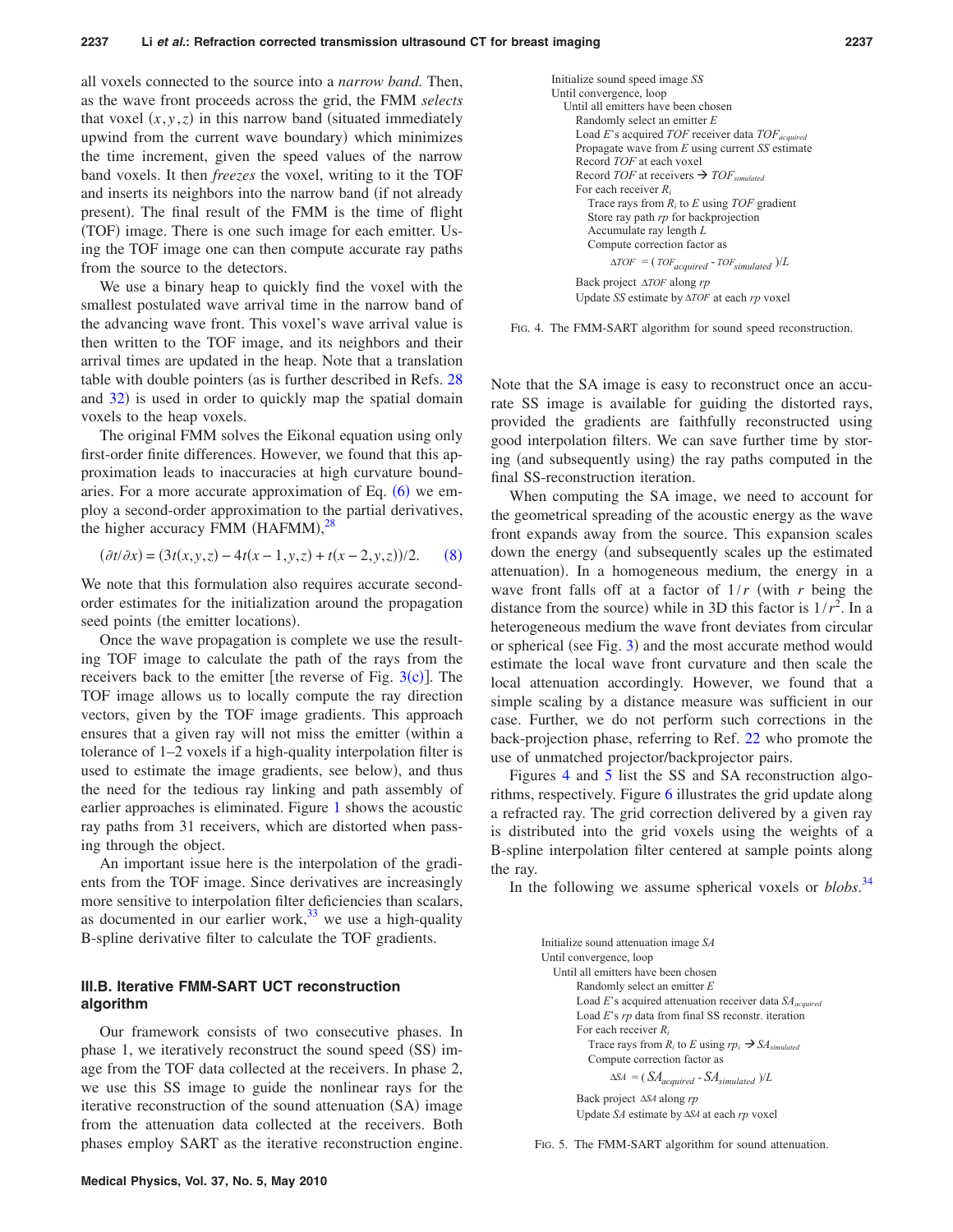<span id="page-5-0"></span>

FIG. 6. Updating the grid voxels along the path *rp* of a refracted ray.

We match this representation by using spherical (radially symmetric) B-spline interpolation filters. Spherical interpolation filters result in a spherical frequency response which makes both the interpolation and the reconstruction result orientation independent.

For the SS update step, we use the relationship  $SS = d/t$ , where  $d$  is the diameter of a spherical voxel (we use  $d=1$ , that is, one grid spacing). The following voxel update equation arises:

<span id="page-5-1"></span>
$$
SS^{(k+1)} = \frac{d}{d/SS^{(k)} + \sum_{i}^{n_{\text{rays}}} \Delta TOF_i/n_{\text{rays}}}
$$
\n(9)

Here,  $n_{\text{ravs}}$  are the number of rays updating the given voxel. One SS (SA) iteration completes after all emitters have been processed once, and the iterations continue until the difference between the simulated TOF (SA) data at the receiver positions and the acquired TOF (SA) data there becomes smaller than a threshold. In our experiments, convergence typically requires three to four iterations.

While using the notion of "image," our discussion so far is valid for both 2D slice stack and fully-3D UCT reconstruction. The former acquires the data with a single transducer ring stepping along the axis of the breast, while the latter uses the cylindrical multirow transducer assembly axially covering the entire breast. Previous work has attempted to reconstruct these data in serial 2D, ignoring 3D refraction effects. To advance these works we have implemented a fully 3D version of FMM. However, in practice we find that performing the FMM in fully 3D is computationally rather expensive. Furthermore, it also requires a significant amount of memory to store the heap with the (3D) narrow band.

As an alternative, for these computational reasons, we have investigated reconstruction within a moderately thick volumetric section. The advantage of this scheme is that it allows us to reduce full 3D ray tracing and front tracking to a narrow neighborhood of the plane in which the transducers reside. We currently use a section width of 10%–20% of the full volume height. Given the limits on the variation in propagation velocities and the geometric arrangement with the volume, this section width appears sufficient. If there are large refraction effects, however, the resulting image will be less accurate. $\frac{35}{2}$ 

In this *locally* fully 3D scheme we acquire data within a short multirow assembly in which solely the central ring transducers act as emitters as well, and then perform recon<span id="page-5-2"></span>Initialize sound speed volume *SS* Until convergence, loop Until all slices in *SS* have been chosen Randomly select a slice in  $SS \rightarrow$  central slice *CS* Load *SS* estimate of slices peripheral to  $CS \rightarrow PS$ Until all emitters in *CS* have been chosen Update *SS* estimate of all voxels in *PS*

FIG. 7. The FMM-SART algorithm for sound speed reconstruction in a limited multirow detector scenario.

struction only within the covered volume slices for each such axial central ring position. In order to capture the out-ofplane refraction effects properly, we increase the resolution along the transducer stack axis, currently by a factor of 3. That is, in addition to the original slices spanned by each transducer ring, for each two consecutive such slices, we maintain two further slices located in-between, spaced equidistantly.

The corresponding reconstruction algorithm for the SS volume is outlined in Fig. [7.](#page-5-2) The reconstruction of the SA volume proceeds in a similar manner. The wave front and rays are now traced in 3D, within the short stack of slices. The algorithm updates slice voxels several times per iteration, that is, each time they fall within the range of the short multidetector stack.

# **III.C. Regularization**

We observed in our experiments that the first sequence of corrective updates is crucial in achieving a faithful object recovery from the data. We found that the overall shape and geometry (the SS distribution) of the object is often formed quickly, but the SS values themselves are low.<sup>36</sup> This effect reduces resolved detail and contrast in the simulated projections, which in turn has a negative impact on the detail and contrast delivered in the corrective updates. The algorithm then often drives the solution estimate away from the true desired solution estimate, leading to significant distortions. Thus, we aim to "boost" the SS iterate prior to the forward projection, to the effect that the more pronounced reconstructed detail creates more contrast in the wave propagation, producing a more detail-sensitive TOF image and corresponding simulated projection. To achieve this effect, we explored two different strategies: (i) fixed scaling of the corrective updates and (ii) state-driven scaling of the corrective updates. Both methods use two separate SS images for projection and backprojection—we shall call them SS and  $SS<sub>bn</sub>$ , respectively.  $SS_{bp}$  is obtained as usual via Eq.  $(8)$  $(8)$  $(8)$ , but the result is then translated into  $SS_p$  in the following manner. For the fixed scaling we simply use  $SS_p = aSS_{bp}$ , where *a* is a constant. On the other hand, the idea behind the state-driven scaling is to boost the contrast of the reconstructed SS image to the contrast expected in the final reconstruction. Since we do not know the pixel-level contrast prior to reconstructing the object, a more accessible model available is the expected value ranges, that is, the minimum and maximum of these values. These can be obtained from tables (see Table [I](#page-6-0) which lists values for both sound speed and attenuation). Once ob-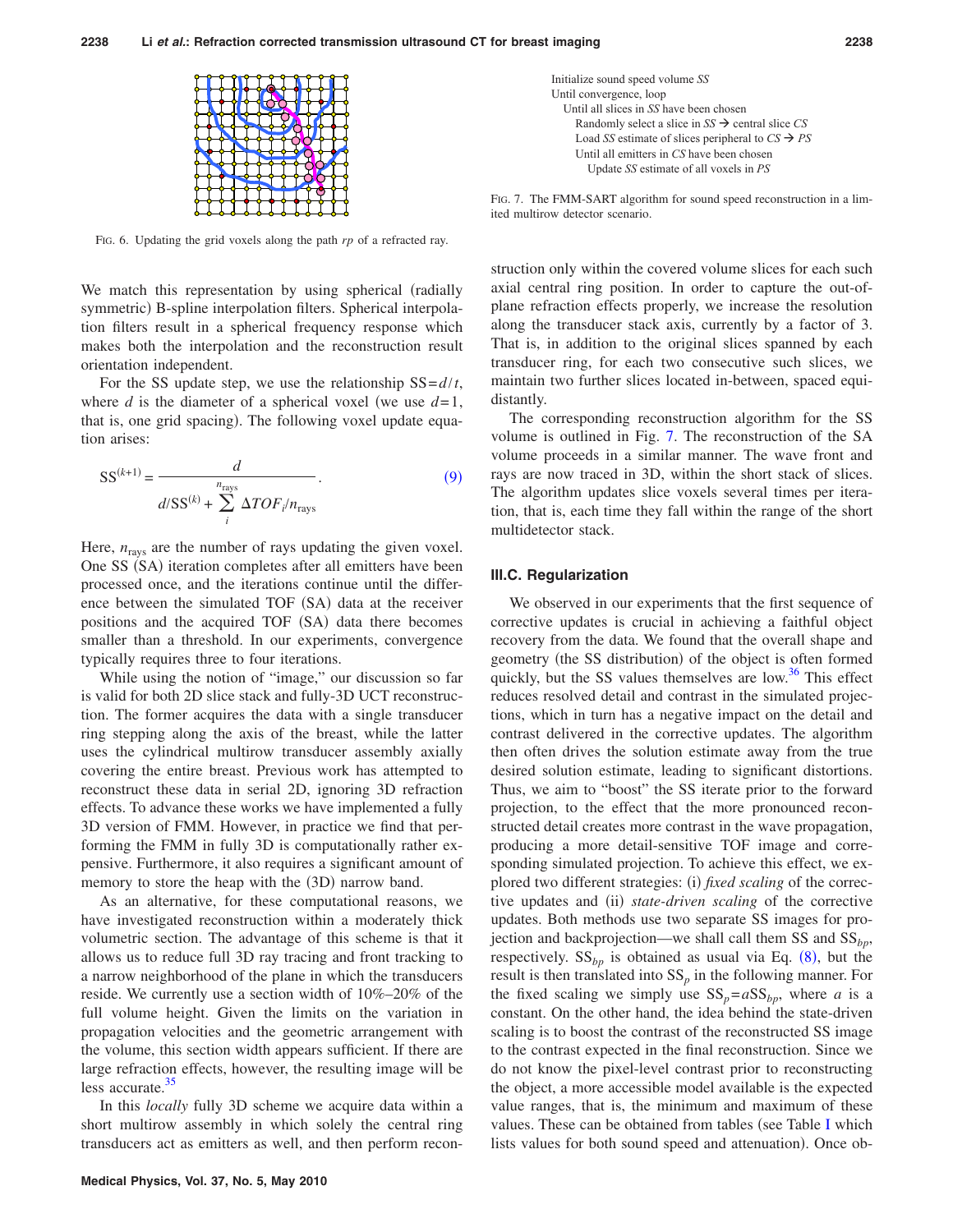<span id="page-6-0"></span>TABLE I. Acoustic properties of the female human breast. Outside the object we set the sound attenuation to nearly zero.

| Ultrasound properties                 | Tissue | Fat  | Large lesions | Small lesions | Skin |
|---------------------------------------|--------|------|---------------|---------------|------|
| Sound Speed (in m/s)                  | 1475   | 1375 | 1560          | 1530          | 1680 |
| Attenuation (insertion loss, in $%$ ) | 60     | 20   | 70 or 40      | 70            | 50   |

tained, we use the following equation to scale the reconstructed  $SS_{bp}$  values at iteration *k* into the  $SS_p$  values used in the subsequent projection at iteration  $k+1$ :

<span id="page-6-1"></span>
$$
SS_{p}^{(k+1)} = SS_{exp,min} + a(SS_{bp}^{(k)} - SS_{bp,min}^{(k)}),
$$
  
\n
$$
a = \frac{SS_{exp,max} - SS_{exp,min}}{SS_{bp,max}^{(k)}}.
$$
 (10)

Here,  $SS_{exp,min}$  and  $SS_{exp,max}$  are the tissue values obtained from the tables, and  $SS_{bp,min}^{(k)}$  and  $SS_{bp,max}^{(k)}$  are the minimum and maximum values in the present SS reconstruction. In this mechanism the scale factor *a* is initially large and then tends to 1.0 as the values in the reconstruction grow to the expected tissue values. We note that the same mechanism is also used in the attenuation image reconstruction, just replacing the SS with SA values in Eq.  $(10)$  $(10)$  $(10)$ .

Our regularization scheme will benefit from an accurate assessment of  $SS_{\text{exp,min}}$  and  $SS_{\text{exp,max}}$ , which can vary as a function of breast density. For this, it may be possible to gauge this density beforehand, by classifying the subject by age, prior physical exams, or information gained in prior scans (including x-ray). Alternatively, one may be able to obtain some estimates during the ongoing reconstruction, making the proper adjustments on the fly as the iterations proceed. Since we use a GPU-accelerated implementation,<sup>37</sup> a few extra iterations will not be overly critical to time performance. Both methods, user assisted or not, could be applied in conjunction with a known statistical distribution in min/max values of breast tissue in women to estimate the most likely setting for the case at hand. This is subject of further investigations.

# **IV. UCT BREAST PHANTOMS**

We tested our UCT reconstruction framework with two phantoms. The first is a relatively simple traditional 2D phantom, composed of various circular primitives with different densities that mimic the values typically found in a breast. Its quantitative parameters are given in Table [I.](#page-6-0) The sound speed phantom is shown in Fig.  $8(a)$  $8(a)$ , and the corresponding attenuation phantom is shown in Fig.  $8(f)$  $8(f)$ . Both share the same geometry and feature various lesions of diameters ranging between 2 and 8 pixels. We note that for all figures presented throughout this paper, the calibration bar is only valid for the focus object—the black embedding background is only provided for contrast.

The second phantom is aimed to be more realistic. While in x-ray mammography a number of breast phantoms have been defined, $38,39$  $38,39$  these are typically too complex and some of the structures are not well differentiated by ultrasound or are irrelevant for this modality. We therefore designed a specific digital anthropomorphic breast phantom for ultrasound. We used the Visible Female cryosection data set (NIH National Library of Medicine) $^{40}$  $^{40}$  $^{40}$  since it contains all the structures present in real breast tissue. We then augmented the breast region of this data set with cancerous lesions of various sizes, shapes, densities and contrasts. The cryosectional data of the visible female has 5189 slices of  $4096 \times 2700$ RGB pixels each. To construct our anthropomorphic breast phantom, we began by extracting the breast portion from the data set, which yielded 74 slices of  $280 \times 280$  pixels each (a spatial resolution of  $0.33 \times 0.33$  mm). One such slice is shown in Fig.  $9(a)$  $9(a)$ —we observe that fat, lobules (tissue), and ducts are visually well distinguished. We then mapped the RGB values to the corresponding ultrasound property values in a three-step procedure. First, we transformed the data from RGB to HSV (Hue, saturation, value). Since we found that materials in the breast of the visible female can be differentiated very well by Hue  $(H)$ , we subsequently used the

<span id="page-6-2"></span>

FIG. 8. Experiments with a simple phantom. (a) Original sound speed phantom; (b) SS reconstruction with straight rays, fixed scaling; (c) SS reconstruction with curved rays, HAFMM, fixed scaling; (d) SS reconstruction with curved rays, FMM, state-driven scaling; (e) SS reconstruction with curved rays, HAFMM, state-driven scaling; (f) original attenuation phantom, (g) reconstructed attenuation image with curved rays, HAFMM, and state-driven scaling.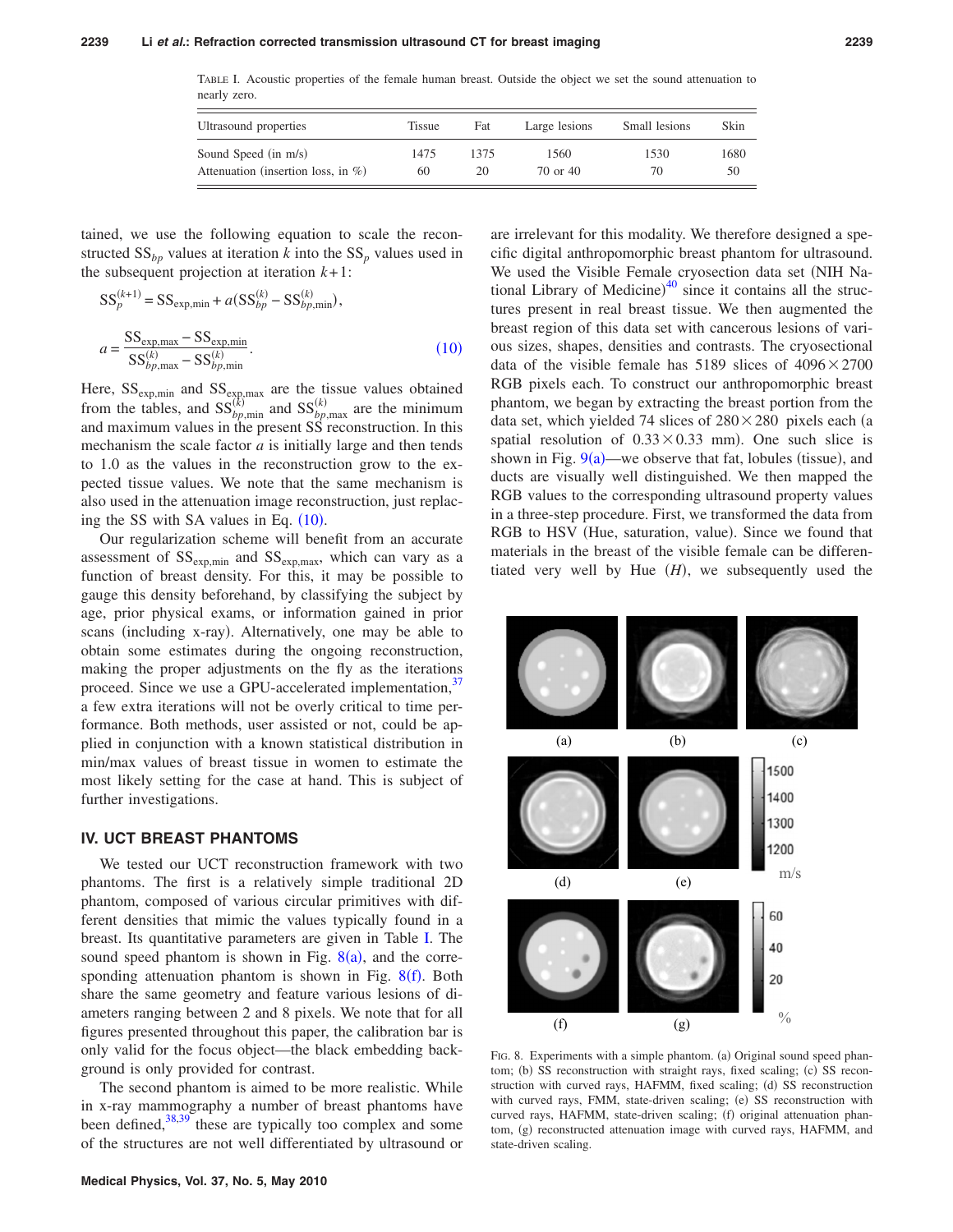<span id="page-7-0"></span>

FIG. 9. A slice of the breast portion of the Visible Female data set. (a) A cryosection RGB slice; (b) the same slice with the  $H$  value transformed to gray scale; (c) the slice after the mapping to acoustic speed (see Table [I](#page-6-0)).

*H*-channel only [see Fig.  $9(b)$  $9(b)$ ]. We then found the mean and the range of *H* for the different materials by statistically sampling the corresponding regions (skin, fat, tissue, ducts). Using the ultrasound density values for these materials (Table  $I$ ), we created a discrete mapping from  $H$  to these ultrasound densities. Here, for each material, we applied a Gaussian kernel with its mean as the density distribution center and the range as its sigma. When the Hue value fell into the tails of the Gaussian kernel functions of multiple materials, the material's kernel function with higher value was chosen in order to maintain continuity. When the Hue fell out of any range of the Gaussian kernel function of materials, it was mapped to the background value. Figure  $9(c)$  $9(c)$  shows a slice of the resulting continuous transformation from the cryosection data to ultrasound properties.

### **V. RESULTS**

We studied our framework with these two phantoms. In these efforts we focused primarily on reconstruction quality, but we will show that the FMM provides a very cost-efficient means for achieving high-fidelity UCT projections and reconstructions. A companion publication $37$  has explored the computational efficiency further, describing a GPUaccelerated framework that was able to achieve an 80-fold speed-up over an optimized CPU implementation, without any loss in reconstruction quality. It allowed us to reconstruct an object of size  $256^2 \times 44$  with 512 transducers per ring in less 5 min, which is a time that can easily satisfy real-life clinical scenarios. The same task took over 5 h on a CPU.

# **V.A. Suitability of the FMM and the proposed regularization**

The first series of experiments is based on the simple digital phantom (size  $128 \times 128$  pixels). Our simulation assumes 256 emitter/receiver positions along a circle, as discussed before. The resolution of the reconstructed image matches the size of the phantom images. The reconstruction took about 60 s for three iterations using a 2.8 GHz Pentium 4 CPU. The data were obtained using a high-quality full wave equation solver (further described below) which operated on a significantly upsampled version of the phantom  $(2048 \times 2048$  pixels) in order to gain a realistic nearcontinuous scale simulation.

For the sound speed phantom shown in Fig.  $8(a)$  $8(a)$ , the reconstruction results are given in Fig.  $8(b)-8(e)$  $8(b)-8(e)$ . The reconstructed image obtained with straight (linear) rays is shown in (b) and reconstructions obtained with curved (nonlinear) rays are shown in (c) and (e). For the curved ray reconstruction, we further compare the results obtained for the different regularization strategies: Fixed scaling in (c) and state-driven scaling in (e). We calculate the error as the average squared intensity difference (the RMSE) for all grid points (inside the phantom area) between the reconstructed image and the original phantom. We observe that the use of straight rays distorts the image with an error of 25%. Because refraction is ignored, the size of the phantom's regions grows or shrinks dramatically, which has been reported before. However, we also find that when correcting for refraction (using curved rays) the regularization method has a large impact on the resulting image accuracy. We observe that our state-driven scaling results in a significantly better estimate of the original image. It has an error of 3%, while the fixed speed strategy overcorrects for refraction and results in an error of 19%.

The qualitative improvement that can be obtained with the HAFMM method (over the standard FMM) is significant as well. The image computed with FMM, shown in Fig.  $8(d)$  $8(d)$ , has poor boundary delineation (error of 10%), while the HAFMM, shown in Fig. [8](#page-6-2)(e) does much better in that regard. HAFMM also more accurately preserves detail, for example, the interior lesions are much rounder than with the FMM. The improvement in accuracy of the HAFMM is due to the inclusion of second-order curvature information when solving the Eikonal equation, which means that boundaries, at which refraction occurs, are better defined and determined.

Finally, the reconstruction results for the attenuation phantom in Fig.  $8(f)$  $8(f)$  are presented in Fig.  $8(g)$ . The attenuation image reconstruction is based on the curved ray paths determined in the SS phantom reconstruction shown in Fig.  $8(e)$  $8(e)$ . We see that the reconstruction recovers both intensity and shape accurately, with an error of less than 7%.

#### **V.B. Comparison with full wave equation solver**

We compared our HAFFM ultrasound simulation with a more traditional (but computationally much more expensive) method which solves the wave equation via a PDE-solver (for the 2D case). This solver takes a pseudospectral approach, $41$  where the spatial derivatives were obtained using the fast Fourier transform, while the temporal propagation is performed using a fourth-order accurate Adams–Bashforth explicit scheme. Our approach, on the other hand, advocates an alternative way, rooted in geometric acoustics, which solves the curved-ray problem by directly simulating the acoustic sound wave propagation using the HAFMM.

For our comparative study, we collected time-of-flight (sound speed) simulation data within a circle of sensors, again using the phantom of Figs.  $8(a)$  $8(a)$  and  $8(f)$ , for both the HAFMM-based and the PDE-based solver (the latter used the high-resolution version of the phantom as discussed above). We observed an excellent correlation between the two simulation data sets, with  $R^2$  greater than 99%, which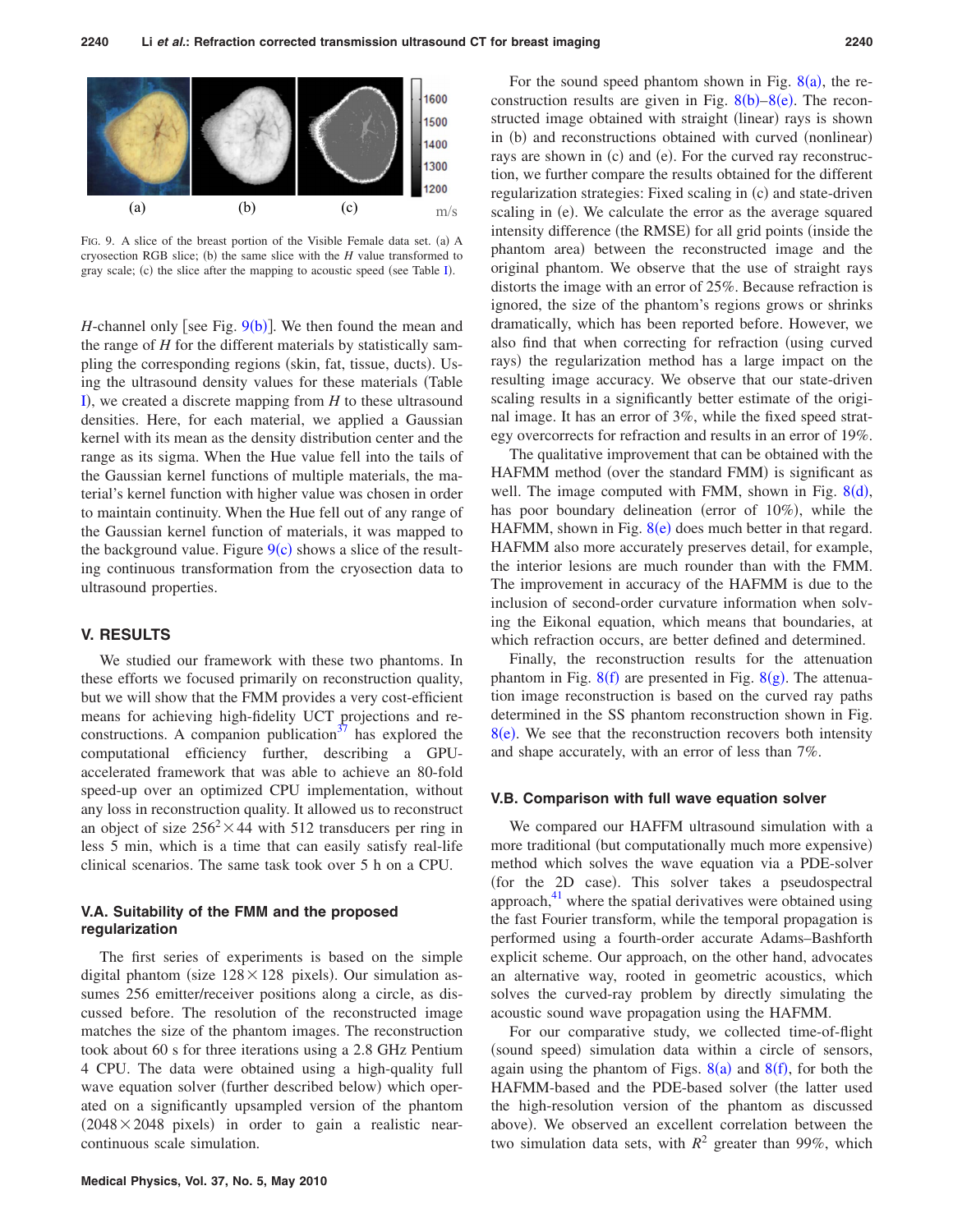<span id="page-8-0"></span>

FIG. 10. Our digital anthropomorphic breast phantom augmented with three lesions. (a) Original; (b) speed of sound reconstructed from 280 transducers. The size of the lesions ranges between 6 and 9 pixels with densities from 100 to 250 (for tissue properties, see Table [I](#page-6-0)).

demonstrates that our HAFMM method is in excellent linear agreement with a physically accurate PDE solver. Likewise, we also compared the two solvers in terms of the ratios of the estimated attenuation due to just water vs. the estimated attenuation with the object immersed. Here we obtained  $R^2$ = 0.95. Both of these results demonstrate that for the special case of ultrasound breast mammography, the HAFMM produces accurate estimates of both time of flight and tissue attenuation in a heterogeneous material setting. It, however, does so at a great speed advantage. For example, for the wave propagation simulation in a  $512 \times 512$  image, our HAFMM-based method takes only minutes, while the PDEsolver method requires several hours to complete. These speed gains are very important in a practical iterative reconstruction framework.

#### **V.C. Influence of algorithmic parameters**

In this section, we explore the influence of the various algorithm parameters and their settings on reconstruction quality. For all studies in this section (and the ones following), we use the digital anthropomorphic breast phantom described in Sec. IV, with three lesions of different sizes and densities. A slice and its UCT reconstruction are shown in Fig. [10.](#page-8-0) The data for this phantom were obtained using a high-accuracy nonlinear ray-tracing algorithm.

# *V.C.1. Number of transducers*

Figure [11](#page-8-1) compares the errors obtained as a function of

<span id="page-8-1"></span>

FIG. 11. Number of transducers vs. reconstruction error.

Computation time vs. number of projections

<span id="page-8-2"></span>

FIG. 12. Number of transducers vs. computation time.

the number of transducers,  $N_t$ . We use one slice of the phantom of size  $140 \times 140$  pixels. When  $N_t$  is half that size, that is, 70, aliasing artifacts are noticeable in the reconstruction. With  $N_t$  doubling to 140, the error drops sharply by 47%. As  $N_t$  continues to double (to 280), the error drops further by 18%. As *Nt* increases further the improvements are marginal.

Next, Fig.  $12$  plots the cost of computation vs.  $N_t$ . We observe that the computational cost increases with the number of transducers. A trade-off between quality and computational cost is always to be made. In this particular case, to achieve a good balance between accuracy and computation time, the optimal number of transducers is 280, which is about double the grid size. It gives a reconstruction error of 1.8%, at a computational cost of 112.5 s [see also Fig.  $10(b)$  $10(b)$ ]. We use this configuration for all experiments presented. This configuration results in a clear reconstruction of inner structures and lesions, at a reasonable reconstruction time.

### *V.C.2. Additional transducer ring positions*

Sometimes one may not be able to afford more transducers in a ring, but one may attempt to gather additional data by simply rotating the ring by a percentage of the equiangular distance between the individual transducers. We investigated whether such a strategy can produce improved reconstructions. For this, we added to each original data set additional sets of observations, based on one or two interspaced incremental rotational ring displacements. The results of this experiment are shown in Fig. [13.](#page-9-0) We tested four configurations using 50 (experiment ID  $1-3$ ), 70 (ID  $4-6$ ), 140  $($ ID 7–9 $)$ , and 240 transducers  $($ ID 10–12 $)$ . The first measurement in each series is due to the original configuration, without using extra data due to ring displacement, while the other two use additional data due to one or two such displacements, respectively. We observe that such a strategy does not produce better reconstructions. It appears that adding additional ring positions to a fixed number of transducers does not add much independent information. We therefore conclude that a better correction of the SS and SA estimates requires a denser set of reconstruction rays for a single emitter position, and not multiple emitter positions.

# *V.C.3. Relaxation coefficient*

The relaxation coefficient  $\alpha$  is an important parameter for SART. It provides a means to reduce (that is, smooth) the influence of noise in the data, but there is a trade-off with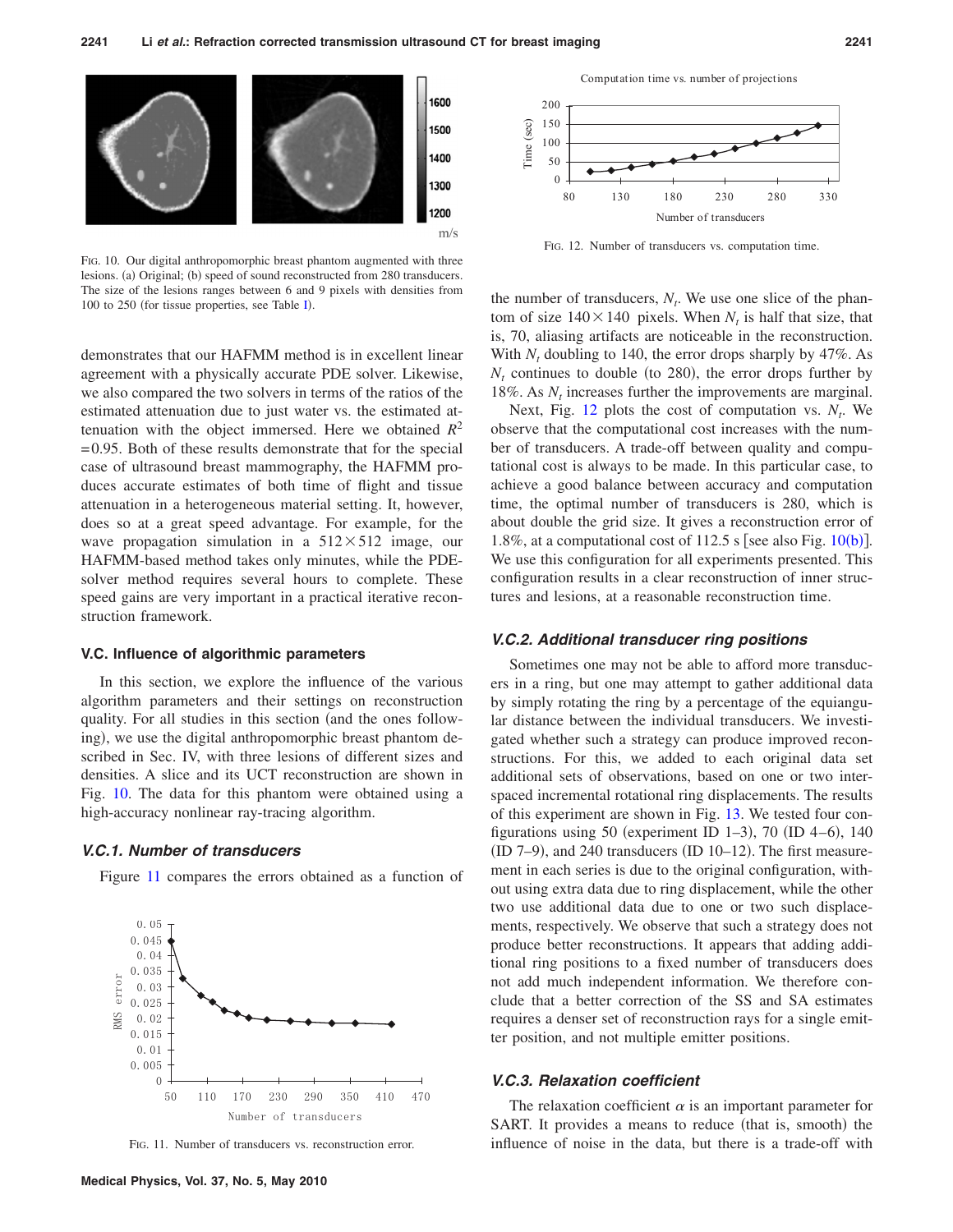<span id="page-9-0"></span>

FIG. 13. The effect of acquiring additional data by incremental rotational transducer ring displacement, acquiring data at intermediate angular positions without increasing the number of transducers. Each triple has the same number of transducers—only the number of intermittent positions increases from left to right for each. Doing so does not significantly reduce reconstruction error, if at all.

speed of convergence. In x-ray CT with limited data typically a value in the neighborhood of 0.1 is chosen for  $\alpha$ . In the case of FMM-SART, Fig. [14](#page-9-1) shows that if  $\alpha$  is greater than 0.1, the error of the reconstruction image can increase dramatically as iterations continue. Such growth is often caused by overcorrection. For FMM-SART, the refraction effects that give rise to curved rays and which in turn cause nonuniform grid updates require a less aggressive relaxation schedule than when linear rays are used. Therefore, smaller  $\alpha$  are needed. We find that the best reconstruction results are achieved when  $\alpha$  is between 0.1 and 0.05. The lowest error occurs at about three to five iterations. Of course, in practice the optimal  $\alpha$ -setting depends on many parameters, such as number of transducers, noise in the data, image size, and the like. To that end, our study only seeks to demonstrate the trends that come with the choice of  $\alpha$ .

### *V.C.4. Interpolation filter*

While using an interpolation filter of good quality is always important in iterative reconstruction, $42$  it is even more important when one seeks to estimate gradients from discrete data. Earlier work has shown<sup>43</sup> that the sensitivity to suboptimal interpolation increases with the order of the estimated derivative. This sensitivity is especially crucial in iterative reconstruction tasks, since interpolation errors committed in the forward projection get fed back into the corrective updates which can drive the reconstruction away from the desired result. Linear and cubic convolution filters are widely used in CT reconstruction. However, in previous work $^{33}$  we have shown that the B-spline filter family exhibits better performance, in particular, in the presence of refractions. Although B-spline filters are slightly more computationally expensive, their benefits are often worth this expense. The B-spline filter is a noninterpolating filter. This provides more freedom in the filter design since the kernel does not need to be zero at integer positions. First, coefficients are calculated

<span id="page-9-1"></span>

 $\alpha$  (0.1 - 0.5)

FIG. 14. The effect of the relaxation coefficient  $\alpha$  on reconstruction quality.

from the original signal at each grid point. This coefficient field emphasizes high-frequency information in the signal, that is, it oversharpens (high passes) it. The subsequent interpolation by the B-spline kernel during the ray tracing then provides the smoothing, (low passing) that neutralizes the sharpening in the prior coefficient calculation step. This pipeline results in a very high-quality interpolation, with only very little smoothing and aliasing remaining. In Fig. [15,](#page-10-0) we plot the error vs. the number of iterations for various filters. We observe that for the linear and cubic convolution filters, the error drops initially as the number of iterations grows, but then starts to increase as iterations continue. The B-spline filters, on the other hand, exhibit a monotonic reduction in reconstruction errors, and we do not observe the divergence trends of the other filters at later iterations. This result, in fact, is an excellent demonstration of the impact of interpolation filter quality on reconstruction convergence behavior. In our particular application, that is, breast phantom reconstruction, we also find that the B-spline gradient interpolation filters achieve significantly more accurate results than the traditional linear and cubic convolution filters. Further, we find that the less expensive second-order B-spline (B-spline 2) achieves a similar quality as the more expensive third-order B-spline filter (B-spline 3). Using the B-spline 2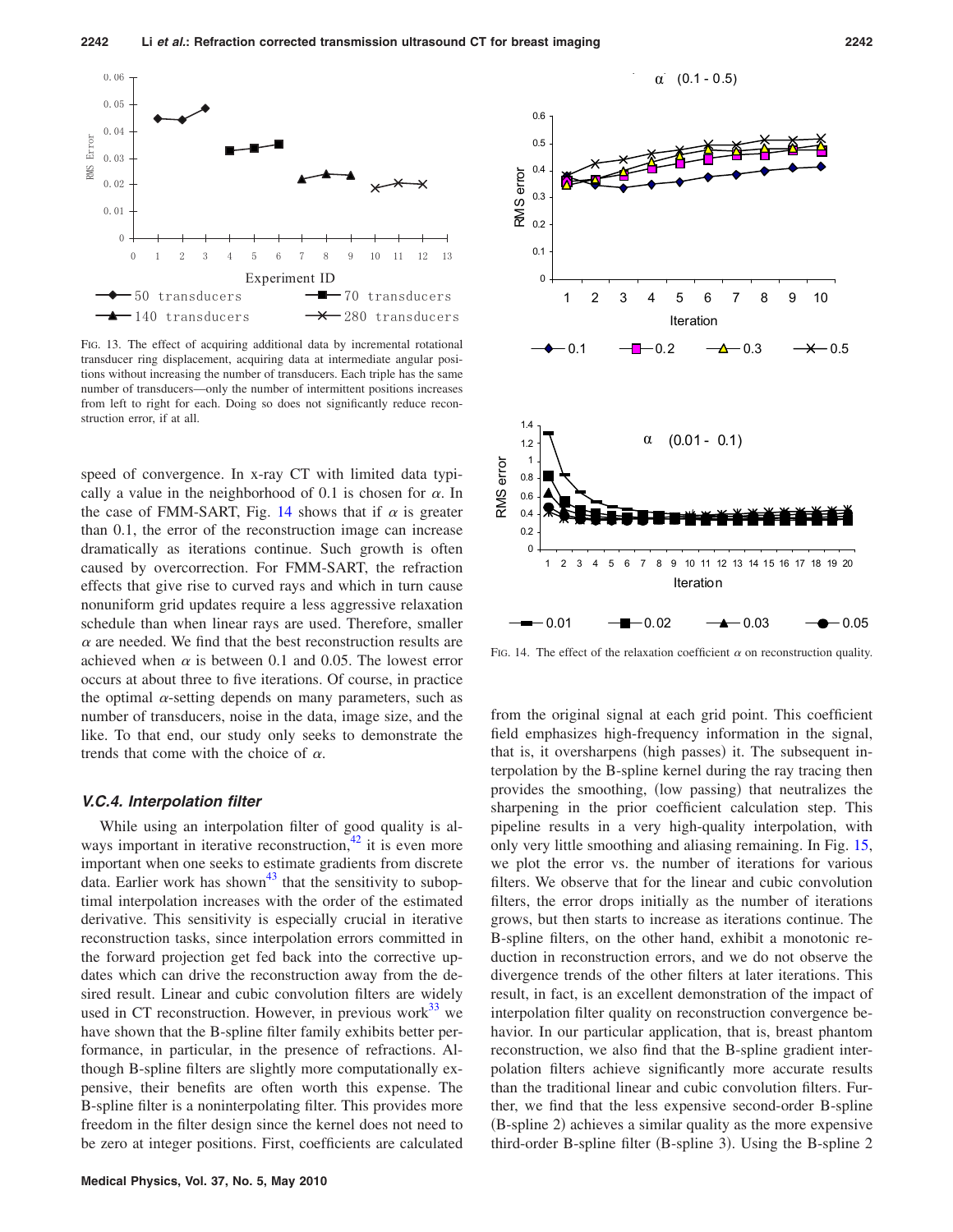<span id="page-10-0"></span>

FIG. 15. The effect of the TOF gradient estimation filter on reconstruction error.

filter saves time, since the computational cost of the B-spline 2 filter is about 1/4 less than that of the B-spline 3.

#### **V.D. Detectability, resolution, and noise tolerance**

We now discuss (i) the framework's spatial coverage by the bent rays, (ii) its spatial resolution determining the size and spacing of detectable lesions, (iii) its ability to distinguish among various diagnostic shapes, and (iv) its noise behavior.

Since the rays are curved there is a chance that some regions are never covered during the corrective updates, even when the transducers are sufficiently close on the periphery. In this case we would be bounded to overlook important features. In the 3D wavefront construction method by Vinje *et al.*, [44](#page-13-43) rays emitted from the source form the vertices of an advancing triangular mesh, which is synonymous to the wave front. Then, if the side length of one of these triangles exceeds a certain threshold the mesh is subdivided at that location and a new ray is spawned. We performed experiments to see if such an approach was needed in our tomographic reconstruction scenario, or if our current raytracing approach was sufficient. In this context, we should note that our forward projection using the FMM is in fact space covering. The FMM is an implementation of Eikonal wave tracking, which represents an alternative approach to mesh tracking in Vinje *et al.*

In order to verify the complete space coverage of the collection of curved rays we visualized the refraction effects of the various wave propagations (see Fig.  $16$ ). First, Fig.  $16(a)$ shows the wave front that bends forward or backward at refractive interfaces. As a consequence, the rays from the emitter to the receivers deviate, as is shown in Fig.  $16(b)$  $16(b)$ . This bending results in emptier spaces through which fewer rays pass—for this emitter. In Fig.  $16(c)$  $16(c)$  we show the image due to the interpolation filter weights, collected from the rays in one grid update. This image is used to normalize these grid updates [compare Eq.  $(5)$  $(5)$  $(5)$ ]. The brighter the points in the weight images, the more rays have passed through their neighborhood. Finally, Fig.  $16(d)$  $16(d)$  shows the accumulated weight image due to all projection directions. One can easily see that all grid points receive some amount of contributions, and thus no areas exist that remain unknown. In fact, we can also observe in these weight images the structure and the shape of the phantom and its interior lesions.

Next we evaluate two important metrics: (i) lesion detectability and (ii) lesion detail preservation, quantifying spatial resolution.

# *V.D.1. Detectability: Lesion size*

It is important to faithfully detect lesions of small sizes at an early stage and at high fidelity. Figure [9](#page-7-0) shows that traditional straight ray methods tend to produce a great amount of distortions of small and large structures. Our framework captures the impact of refractions and effectively corrects the deformation. The images in Fig.  $17(a)$  $17(a)$  and  $17(b)$  show the original phantom and its reconstruction, augmented with various lesions of different sizes. We see that FMM-SART clearly identifies lesions even at a size as small as 2 pixels in radius, at clinically relevant contrast levels.

# *V.D.2. Resolution: Lesion spacing and shape*

Lesions can grow in the vicinities of others. For accurate diagnosis, a cluster of small lesions has to be reconstructed with each individual lesion having the correct size and shape, such that it can be differentiated from a large lobulated lesion. To test this ability, we inserted two lesions separated by

<span id="page-10-1"></span>

FIG. 16. Wave propagation and ray tracing. (a) Wave front (TOF) image for FMM; (b) rays traced using the TOF image; (c) filter weights of corrective grid updates (backprojections) for one emitter; (d) weight image accumulated for all backprojections.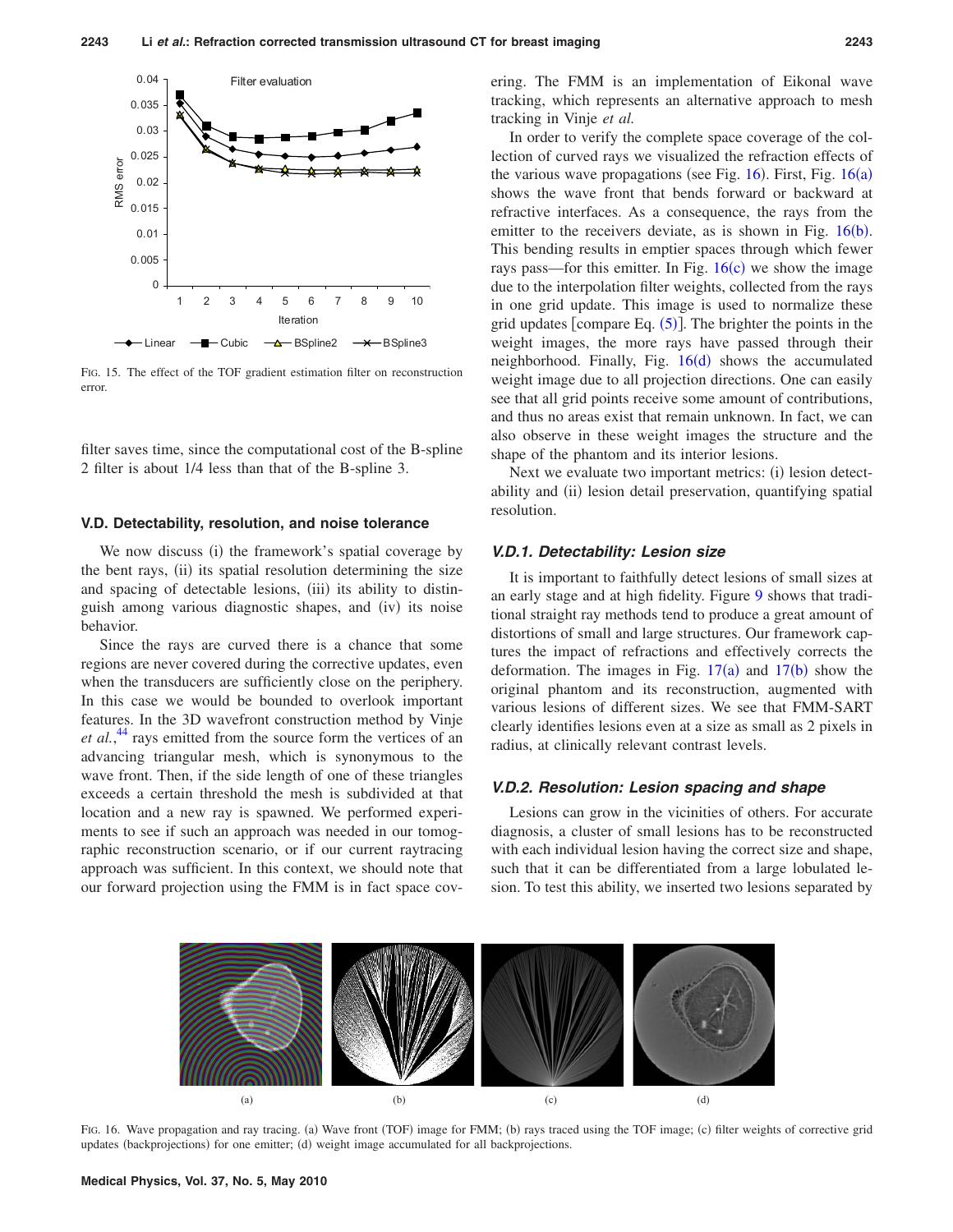<span id="page-11-0"></span>

FIG. 17. Reconstructed images of lesions with different sizes. The smallest lesion is 2 pixels in radius. (a) Phantom with various small lesions, pointed to by arrows; (b) speed of sound reconstruction.

a small distance  $(1-2$  pixels) into the phantom. The reconstructed image (Fig.  $17(c)$  $17(c)$ ) clearly reveals the tiny gap (pointed to by the arrow) between these lesions and correctly identifies them as two lesions, instead of a single large one.

The shape of lesions is another critical factor to help diagnose the properties of lesions. Benign lesions may be sharp and circumscribed, while malignancies may have spiculated, lobulated/undulating shapes. Circumscribed margins are sharply demarcated with an abrupt transition between the lesion and surrounding tissue, with nothing to suggest infiltration. Spiculated margins, on the other hand, are suggestive of surrounding parenchymal infiltration.<sup>45</sup> Deformation caused by refraction effects makes it hard to reconstruct the original lesion shape faithfully. For example, for rays reaching one lesion, some of them need to traverse other lesions before reaching the lesion, while other rays enter through surrounding tissue directly. In straight ray methods, different ultrasound speeds in lesions and tissue may affect the calculation and make the reconstructed image of part of the lesion appear dilated and deform the shape. Our curvedray method overcomes these challenges by taking into consideration the speed variation in different materials and thus correctly calculates their deflected trajectories. We simulated spiculated, lobulated, and obscured lesions in our phantom. Figure  $17(d)$  $17(d)$  and  $17(e)$  compares these simulated lesions with their reconstruction using our UCT framework. We ob-

<span id="page-11-1"></span>

FIG. 18. Impact of noise on projection on reconstruction quality.

serve that our method can successfully reconstruct the different lesion shapes (the reconstruction error is about 4%).

This ability of FMM-SART to separate small lesions 1–2 pixels apart (Fig.  $17(c)$  $17(c)$ ) and to resolve small lesion detail at similar granularities (for example, the comblike structure in the upper third of Fig.  $17(d)$  $17(d)$  and  $17(e)$ ) demonstrates its excellent spatial resolution. Further experiments with physical simulation data will be needed to verify these findings for use in clinical practice. This is subject of ongoing work.

# *V.D.3. Noise tolerance*

In practice, ultrasound projections tend to be noisy—the signal-to-noise ratio (SNR) can range within 100 to 10. We tested our algorithm by adding Gaussian noise into the projection results, using SNR levels at the lower end of this range, 5 to 20, in order to gauge the robustness of our framework. The resulting reconstruction errors are plotted in Fig. [18.](#page-11-1) We see that only for SNR=5 the reconstruction strongly diverges at an early stage. The images in Figs.  $19(a) - 19(d)$  $19(a) - 19(d)$ show the reconstructed results for  $SNR = 5$ , 10, 15, and 20. We observe that even when the SNR is as small as 5 and the reconstructed image is quite noisy, the inner lesions and overall structure are still visible. With the SNR increasing to 10 (still a significant noise level) the inside lesion can be well distinguished from the surrounding tissue.

<span id="page-11-2"></span>

FIG. 19. Sensitivity to noise speed of sound images reconstructed from data with (a)  $SNR = 5$ , (b)  $SNR = 10$ ; (c)  $SNR = 15$ ; (d)  $SNR = 20$ . We observe that even for SNR=5 the lesions can be well recovered.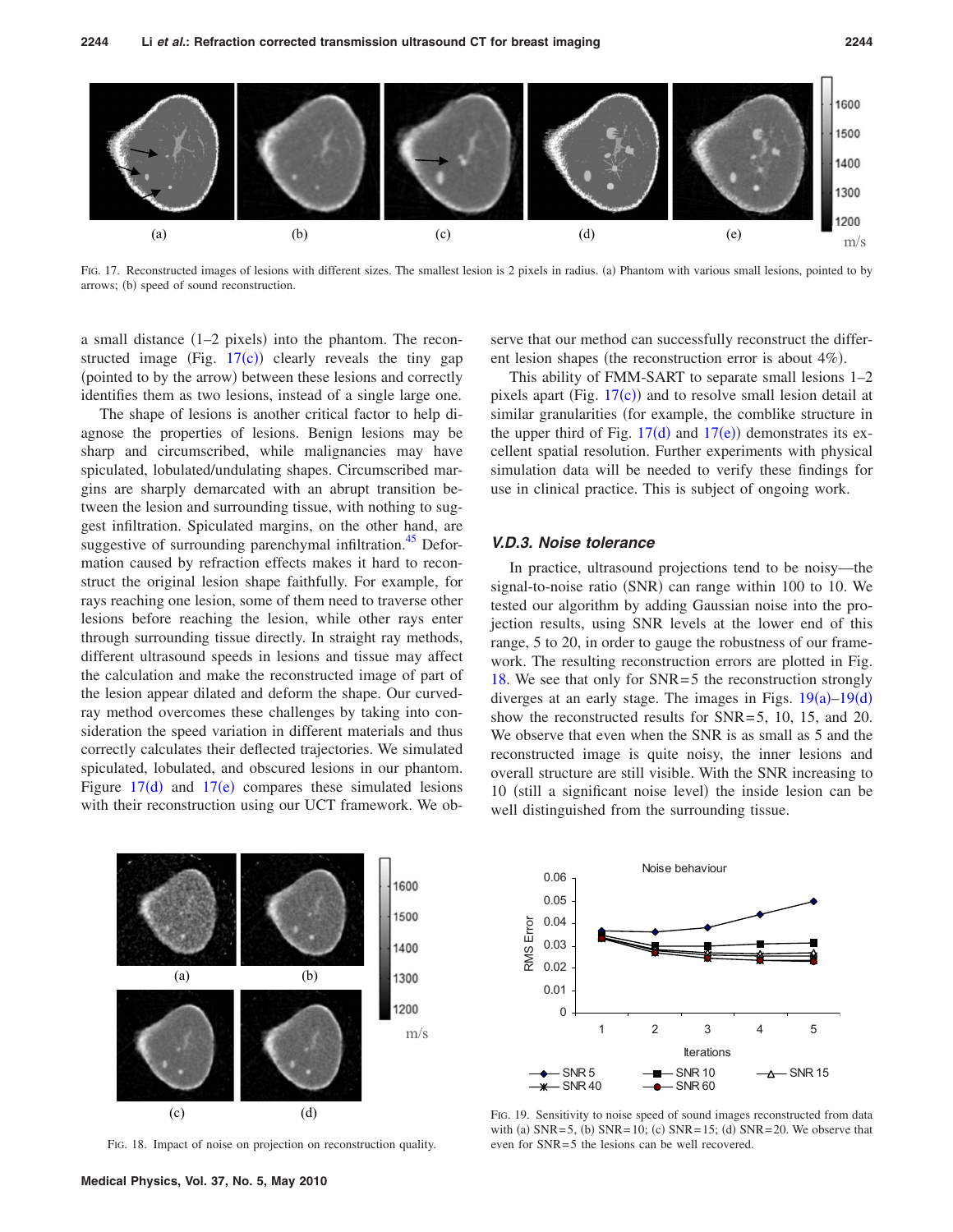<span id="page-12-0"></span>

FIG. 20. Comparing 2D with short-stack 3D reconstruction. (a) A slice of the phantom; (b) 2D reconstruction; (c) the same slice in a 3D short-stack reconstruction.

### **V.E. Short-stack 3D reconstruction**

The reconstructions presented so far have been on a sliceby-slice basis, that is, the data have been acquired (simulated) with a single row transducer ring. The remaining discussion now presents the quality gains that can be achieved by acquiring (simulating) data with a short multirow transducer assembly and performing the reconstruction as outlined at the end of Sec. III B. We currently assume a shortstack size of six transducer rings, which is 14% of the 44 slices reported in our companion paper.<sup>37</sup> As discussed in Sec. III B we maintain two additional slices between each such ring pair. Thus the total number of slices reconstructed within one such short stack is 16. Figure [20](#page-12-0) presents one of these slices, reconstructed both in 2D [Fig.  $20(a)$  $20(a)$ ] and with the short-stack 3D approach [Fig.  $20(b)$  $20(b)$ ]. We observe some improvements in feature definition, but both reconstructions can resolve all required detail satisfactorily. The RMSE error for the 2D slice reconstruction is 3.6%, while the RMSE error for the 3D approach is 3.4%. The computation time is proportional to stack size. $37$ 

# **VI. DISCUSSION**

To bring our work into the proper clinical perspective, we need to relate the wavelength used in the simulation with the reconstruction's resolution, in the context of the female human breast. A typical breast is about 110–140 mm wide at its base, and thus at our current slice resolution of  $140<sup>2</sup>$  the size of a pixel is 1 mm. Figure [17](#page-11-0) indicates that our method is able to detect features with a diameter of 2–4 pixels, which corresponds to a size of 2–4 mm. As lesions less than 5 mm are considered small, this is an encouraging result. For smaller lesion sizes, we will need to reconstruct the object on a finer grid, and for this we will need more transducers to ensure sufficient angular sampling (compare Fig. [11](#page-8-1)). A natural limit here is imposed by the frequency of the transducers. Our physics-based simulation uses a center frequency of  $\omega$ =5 MHz. With a sound speed *v* in breast tissue of around 1500 m/s, this gives us a lower bound on the size of the features that can be faithfully reconstructed of around  $\lambda/2$  $= 0.5 \cdot v / \omega = 0.15$  mm. However, such a resolution is beyond the reported capabilities of ray theory-based reconstructions, which is more on the scale of  $2-3 \cdot \lambda$  or 0.6–0.9 mm in this case.

With this in mind, we are encouraged by our finding (Sec.

V B) that the HAFFM is capable of performing *forward* simulations (predictions) of the TOF through a complex structure with accuracy comparable to a numerical solution of the full wave equation. The PDE solution was discretized to accurately describe scattering from features down to at least about  $\lambda/2$ . Therefore, the HAFFM has the potential of performing accurate forward predictions through a medium with features down to about 0.15 mm. However, this does not necessarily translate into the ability to perform *inversion* at this accuracy. Since inversion is an ill-posed problem, accurately solving the forward problem does not guarantee similar accuracy also in the inversion. This is subject to further study.

### **VII. CONCLUSIONS**

We have presented a novel iterative framework termed FMM-SART for CT reconstruction from transmission ultrasound data. Our approach is rooted in geometric acoustics and, in contrast to most other systems of its kind it accurately takes into account the strong refraction effects that occur in the female breast. We have shown that breast lesions of even small sizes and distances can be well reconstructed even in the presence of significant noise. Our method also differentiates lesion shape quite well which is important in cancer diagnostics. Decisive factors in achieving these promising results are, apart from the accurate modeling of curved rays, a novel regularization scheme and a high-quality interpolation filter. An added benefit of our refractive ray tracing framework is that its foundation in the fast marching method allows for an efficient implementation on the CPU and also accelerates well on commodity multiprocessor architectures, such as the GPU. With the latter, we have shown that clinical reconstruction speeds are possible, requiring less than 5 min to reconstruct a  $256^2 \times 44$  volume. Further contributions are the development of a realistic anthropomorphic breast phantom based on the Visible Female data set.

In this paper, we aimed to demonstrate the feasibility of our framework for breast transmission ultrasound CT and make contributions with respect to its accuracy (both gradient interpolation and wave evolution) and efficiency (both algorithmic and computational). We further discussed the impact on feature resolution and tolerance to noise. We find that given physics-based simulated data, our method is able to detect features at clinically relevant contrasts with good preservation of detail. While it is too premature to claim (at this stage) that this would also be the case *in vivo*, we do believe that our results are quite encouraging in that respect.

In our setup, we calculate attenuation (insertion loss) for the central frequency and the parameters we reconstruct are with respect to this frequency. Additional information regarding tissue properties may be obtainable by measuring at multiple frequencies and we intend to investigate this in the future. As is typically done, we assume constant density; variation in tissue density is more difficult to measure.

Finally, our simulations and the subsequent comparative study with the full wave equation solver have only been in 2D. While we do not expect the outcome to change dramati